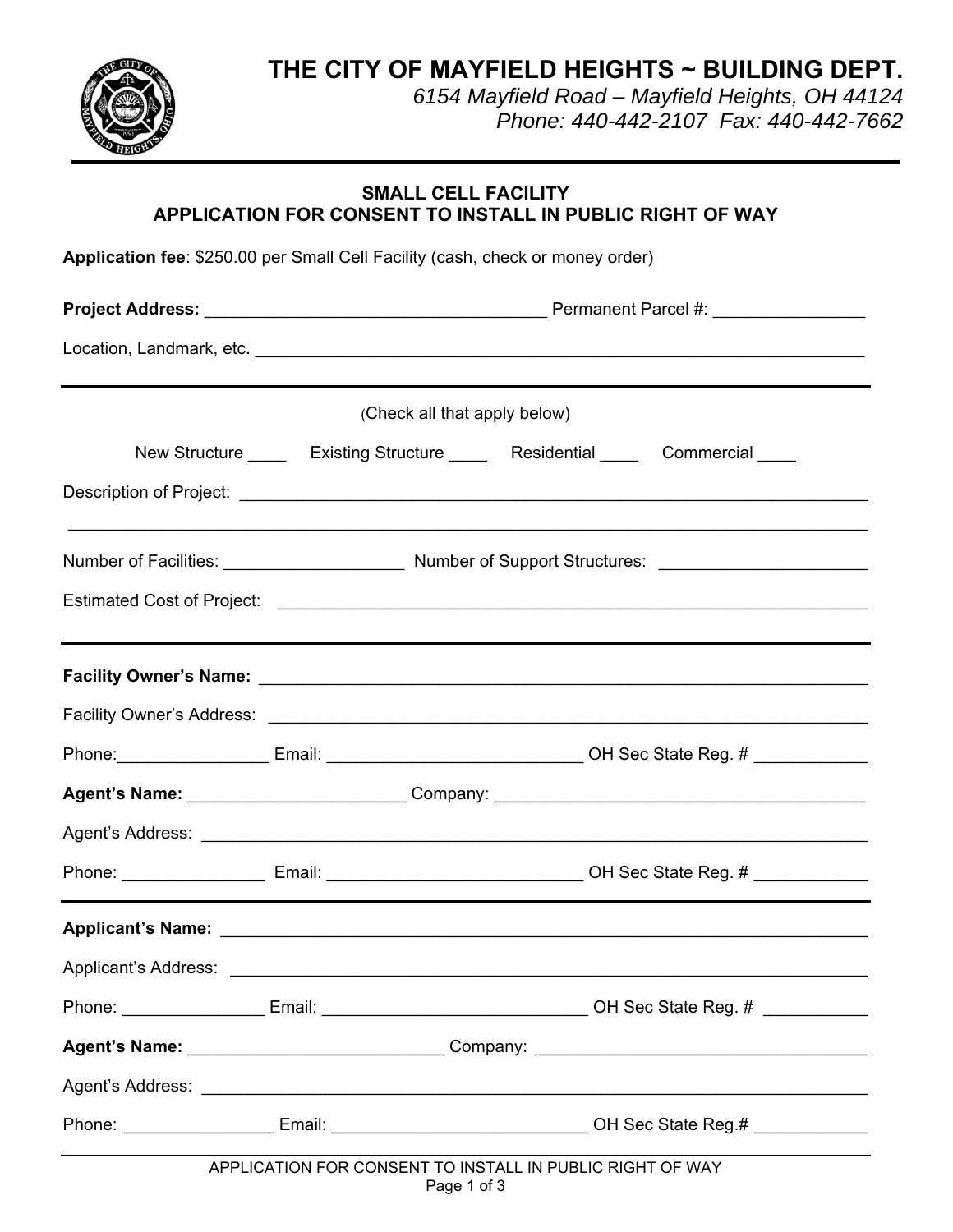I agree to the terms and conditions contained in Section 4939.039 of the Ohio Revised Code, and Part VII, Paragraph A of the Design Guidelines.

Applicant Signature: etc. And the state of the state of the Date: etc. And the state of the state of the state of the state of the state of the state of the state of the state of the state of the state of the state of the

**CHECK LIST** – The following information **must** be included with each application packet. Without these materials, the application will be viewed as incomplete and will **not** be accepted for review by the Administration.

## **ALL APPLICATION PACKETS MUST INCLUDE**:

\_\_\_\_ Cover Letter describing the request

- \_\_\_\_ 2 copies of plans and the completed Application Form
- \_\_\_\_ Liability Insurance Certificate
- For each small cell facility and support structure:
	- \_\_\_\_ Type of Structure, Height, Diameter, Distance from Street, Distance from Buildings, Distance from Property Lines
	- \_\_\_\_ Signed letter of consent from Facility Owner, with proof of agent relationship
	- Affidavit from Professional Engineer that the small cell facility and wireless support structure meet all Federal and State laws
	- Affidavit from RF Professional Engineer that the project will comply with all applicable government regulations in connection with human exposure to radio frequency emissions
	- Affidavit from Professional Engineer that there are no known conflicts with existing utility companies serving the location
	- \_\_\_\_ Written approval from applicable Utility Companies giving approval if utilizing existing power poles or facilities
	- Affidavit from Professional Engineer stating the noise emissions complies with the City's Noise **Ordinance**
	- \_\_\_\_ Proposed Site Plan (minimum of 1' = 10') prepared by Professional Engineer in the State of Ohio showing location of proposed facilities, distances to property lines, distances to sidewalk and streets and other significant features.
	- Existing Site Plan (minimum of 1' = 10') prepared by Professional Surveyor in the State of Ohio showing all existing features on the site (topography, streets, sidewalks, signs, crosswalks, fencing, buildings, utilities (above and below ground), streams and major physical features within 100 feet of the site
	- \_\_\_\_ Two required photo simulations
	- Manufacturer's sheet showing size, color, materials, and depiction of proposed facility/wireless support structure
	- \_\_\_\_ Architect rendering, showing front and side elevations in color, and description of construction materials